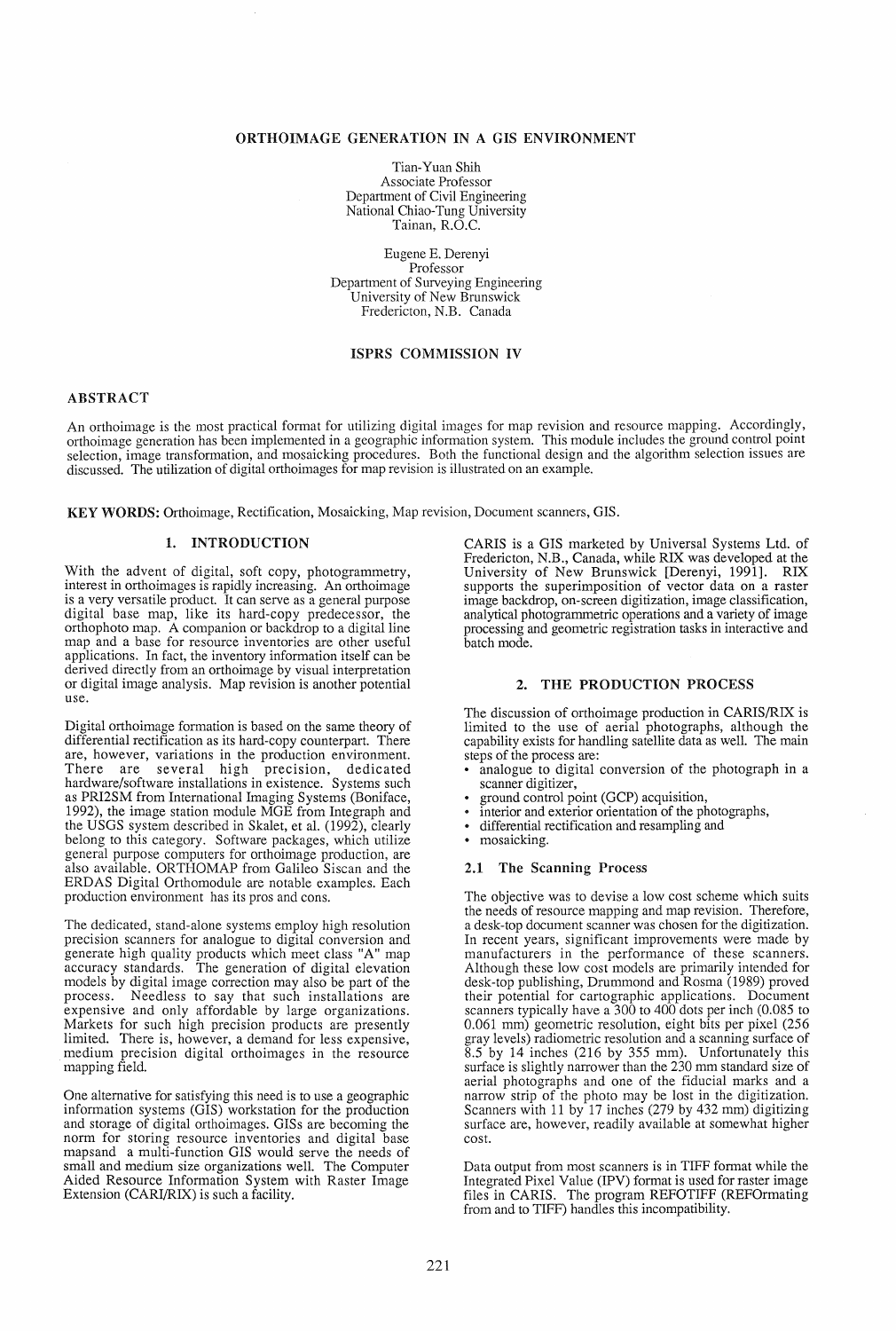# 2.2 GCP Selection

Depending on the circumstances, the exterior orientation elements of photographs can be obtained from a previous block adjustment or provided by an onboard inertial navigation sensor. These data are then stored in a sensor parameter file for direct access by the differential rectification program. If this is not the case, then GCPs are needed to compute the sensor parameters. The PICKGCPs module serves the GCP acquisition.

When well-defined points or targets with known ground coordinates appear in the image, the coordinates can be measured using the on-screen digitizing routine of CARIS. These values are then stored in a coordinate file with the corresponding ground coordinates. In the absence of known ground coordinates, the operator can manually select GCP locations in a digital map and the corresponding image which are simultaneously displayed in separate windows.

The operator can check the residual error of the GCPs by performing a projective or polynomial transformation of specified degree and reject those which are unacceptable. A global index based on "t" distribution is provided for grosserror detection. It has been realized that inexperienced users often encounter problems in the subsequent exterior orientation computation caused by insufficient number or distribution of the GCPs. In order to provide users with information on the geometric strength of the control configuration, the I-I norm condition number of the system inversion is provided. This can then be checked against a predefined tolerance of the condition number.

## 2.3 Exterior Orientation

For frame camera photographs the space resection program CALCAMP (CALCulate CAMera Parameters), based on the collinearity equations, are used to calculate the exterior orientation parameters. A residual error analysis is also included in the space resection module. Both the condition number and the global index for gross-error detection are provided. Usually the evaluation of the result of a space resection with check points is performed in image space. That is, the known object space coordinates of the check points are transformed into image space, and compared with the measured image space coordinates. It has been found that the reverse is also desirable, because a comparison in terms of object space coordinates is more meaningful for the user. This reprojection must of course incorporate the known elevation of individual check points. The known elevation of individual check points. The CHCKPHOT (CHeCK PHOTographic sensor parameters) module is designed for the evaluation of space resection.

## 2.4 Differential Rectification

The formation of the orthoimage essentially means a pixelby-pixel reprojection from image onto plane area elements set at the terrain elevation of each particular pixel. The radiometric or gray-scale value of each new pixel is then determined.

There are two approaches to construct the transformed image. One is the output-oriented or indirect approach, and the other input-oriented or direct approach. In the indirect method, the object coordinates of each output pixel are defined first, then transformed into the original image coordinate (input) system by the collinearity equations. A resampling is then performed to obtain the grayscale value. from the original image at these image coordinate locations.

The second method works in the opposite way, in two stages. In the first stage, for each pixel in the original image, the corresponding coordinates in the output image coordinate system are computed and the grayscale value is carried with this new pair of coordinates. In the second stage, an interpolation is performed to get the grayscale value for each pixel in the output image. This is called the direct method, because the grayscale value of the original image pixels is directly transformed. In CARIS/RIX the outputoriented or indirect approach is employed.

The computation requirement can be reduced by adopting an anchor point scheme. This means that not all pixels in the original image are transformed, but only the selected anchor points (Mueller and Sauleda, 1988; Mayr and Heopke, 1988). This scheme also assumes that each cell formed by anchor points consists of a surface which can be modeled in the interpolation procedure.

Another computation saving scheme is to reduce the number of multiplications in the transformation procedure. Due to the incremental nature of the raster image structure, a significant portion of multiplication in the transformation process can be substituted with a simple addition.

### 2.5 Mosaicking

Two or more individual orthoimages can be assembled, to form a single continuous coverage of an area, by a program called JOINIMAGE. It is based on the algorithm published by Hummer-Miller (1989). This scheme has the advantage that images can be joined along any seam line, including a convoluted one, as long as the line does not intersect itself. The seam line is specified by operator selected points on the screen. Seam points can also be specified in the map coordinate system. The user also has to declare which of the two images are retrieved in the overlap area.It is assumed that the two images to be joined are in the same coordinate system. The image is processed line-by-line, thus the memory requirement is low and large images can easily be handled.

## 3. EXPERIMENT

The digital orthoimage formation scheme in CARIS/RIX was tested in a map revision experiment. The test material included a 1: 50 000 scale digital map sheet of the Canadian National Topographic System (NTS) series and a 1: 10 000 scale digital map sheet of the New Brunswick Geographical Information Corporation (NBGIC). To facilitate the evaluation of the results, various features were deleted in a copy of each map file to stimulate an out-of-date map. These features were then re-established from the same black and white aerial photographs used for the original map compilation. The photo scale was 1: 40 000 and 1: 35 000 respectively.

The digital images were obtained by scanning the paper prints in a Hewlett-Packard ScanJet Plus document scanner at 300 dots per inch (118 dots per cm) which resulted in a 85 um pixel size at image scale. The corresponding pixel size on the ground was 3.4 m and 3.0 m in the two photographs respectively. The radiometric values were recorded in 256 gray level. Road intersections and other well-defined features were selected in the screen display of the digital maps as control for the space resection.

Both maps cover the City of Fredericton and vicinity. The downtown area, which spreads along the shore of the St. John River, is essentially flat ground at an elevation near sea level. There from the terrain has a steady incline and reaches an elevation of 130 m at the city limit.

Change detection was performed visually on the screen in a merged map and image display. The new features were then traced in the image by freehand cursor control and digitized. The features mapped included: highways, major thoroughfares, residential streets, river shoreline, power transmission